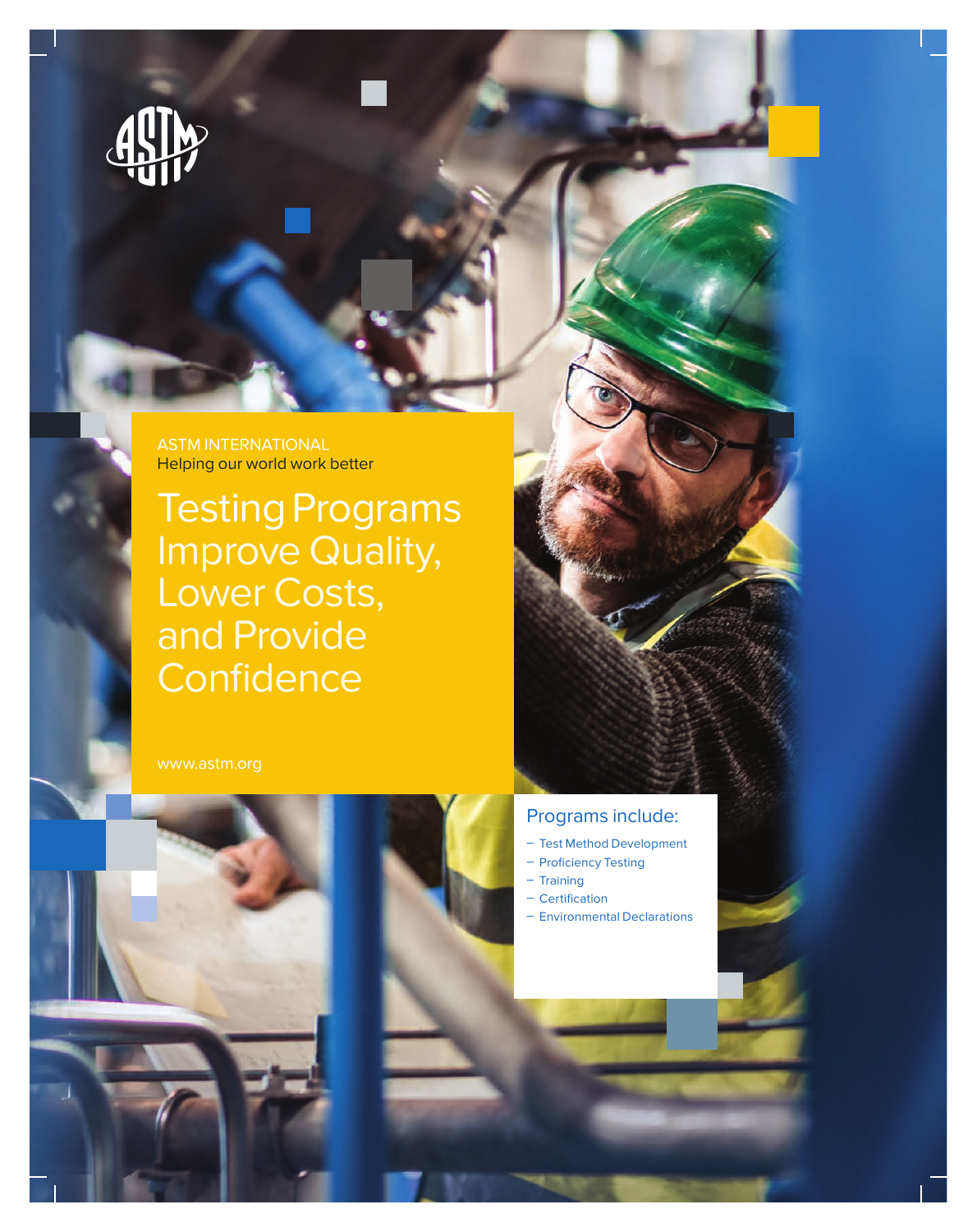# Boosting Quality and Consumer Confidence through Testing

ASTM International leads the way in testing solutions worldwide.

In industries around the world, standard test methods and conformance programs play a vital role in developing, manufacturing, and trading products we rely on every day. From the toys our children play with to the gasoline that fuels our cars, testing ensures that countless products, structures, and services are safe and perform as expected.

Standardized test methods, developed in a consensus process by leading technical experts, offer scientifically proven solutions for scrutinizing product characteristics, evaluating materials and systems, and qualifying performance. Used in the laboratory and in the field,

test methods are essential to quality control, helping deliver better goods and services. When testing is conducted as part of an overall conformance program — one that certifies products and personnel to industryaccepted standards — companies can meet regulatory requirements and achieve even higher levels of consumer and supply chain confidence.

#### **ASTM International: Meeting Global Testing Needs**

For more than 115 years, ASTM International has been the pre-eminent provider of voluntary consensus standards, including test methods, for many industries. The journey began when engineers created uniform test methods to measure the properties of steel and cement in support of the burgeoning railroad and construction industries. Today, thousands of ASTM test methods support research, manufacturing, quality control, and innovation across sectors such as energy, building construction, consumer products, metals, plastics, and many more.

# 5,500 Test Methods

ASTM International is the pre-eminent provider of test methods for many diverse industries.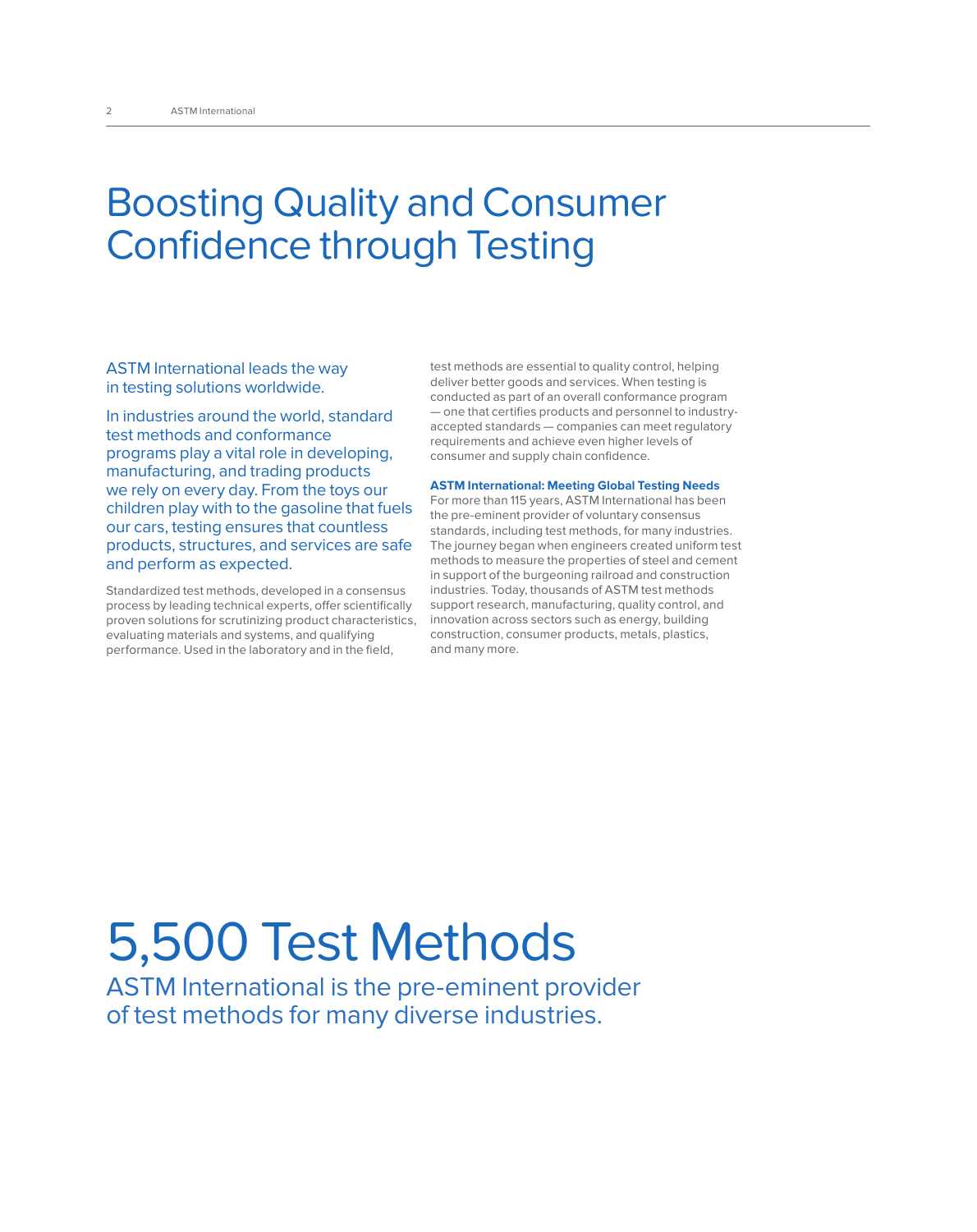# The Benefits of Testing

#### **For Consumers:**

- Higher quality products and services
- Higher satisfaction
- Quicker access to new technologies
- Greater selection of goods and services
- Improved product compatibility
- Enhanced health and environmental safety

#### **For Businesses:**

- Brand loyalty
- Strong customer confidence
- Lower R&D and manufacturing costs
- Reduced rework and waste
- Shorter time-to-market cycles
- Compliance with government regulations
- Reduced risk of recalls
- Enhanced marketing and branding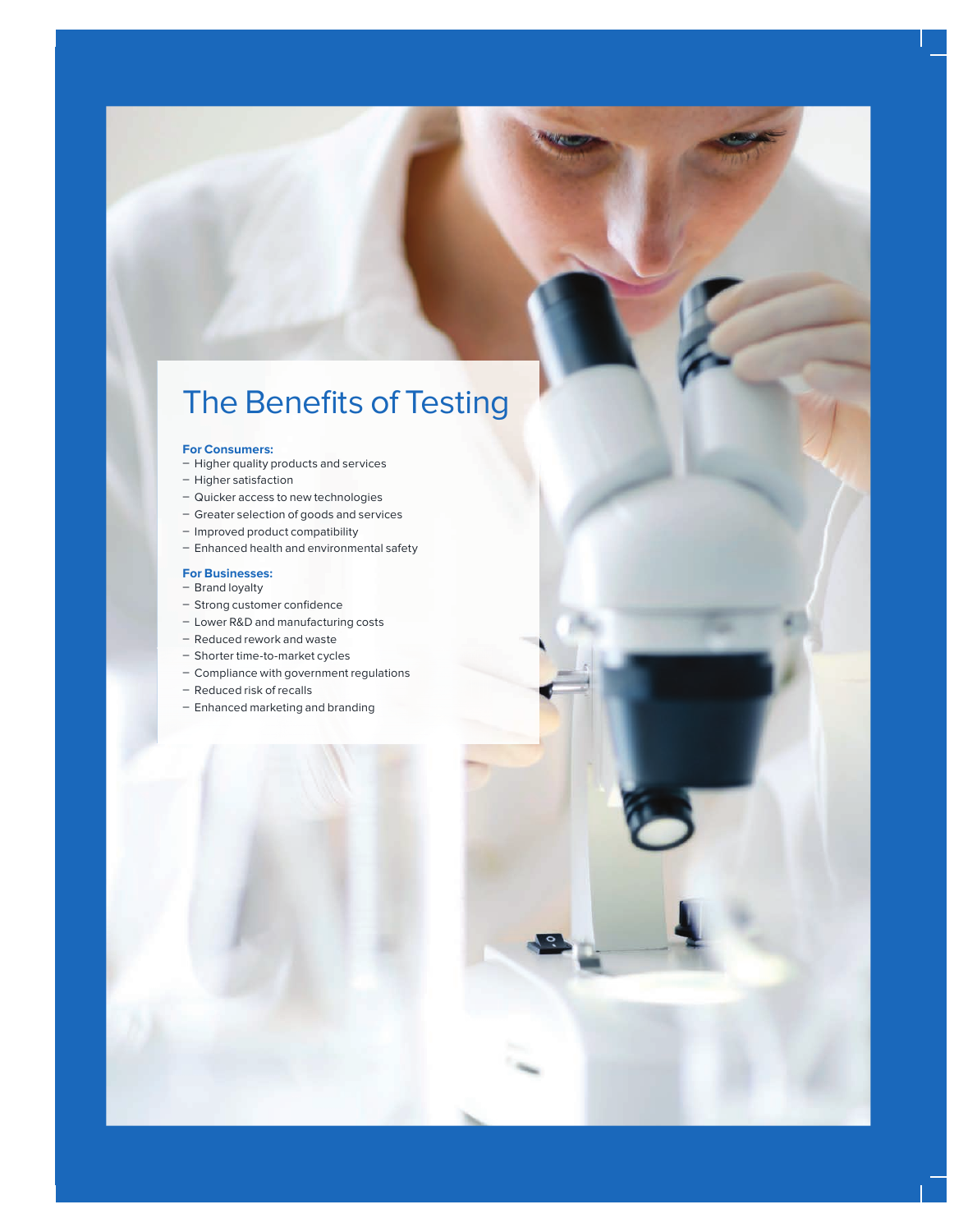# ASTM Test Methods: Advancing Precision through Science

ASTM International's portfolio of more than 12,000 voluntary consensus standards includes over 5,500 test methods that support industry worldwide.

ASTM test methods deliver scientifically proven guidance in determining properties in materials, assemblies, and products. These tests are an integral part of supply chains and trade, helping ensure that materials meet industry specifications. These methods also address the requirements for apparatus, test specimens, calculations, and more needed to achieve

satisfactory precision and bias. The testing process may call for one or more procedures such as chemical and spectrochemical analyses, mechanical and electrical tests, weathering tests, visual examination, fire tests, performance characteristics, sampling, nondestructive tests, radiation exposure tests, and much more.

### **THE COMPONENTS OF ASTM TEST METHODS:**

- **1. Scope** provides information on the purpose of the test, describes if the method is quantitative or qualitative, and identifies any known limitations;
- **2. Apparatus** provides a brief description of the equipment required for the test;
- **3. Reagents and Materials** lists the reagents and materials required for each procedure when more than one procedure is included in the standard;
- **4. Hazards** provides general safety caveats in conducting the test method;
- **5. Sampling, Test Specimens, and Test Units** provides directions for physically obtaining sample test units;
- **6. Procedure** includes the proper sequence and detailed directions for performing the test; and
- **7. Precision and Bias Statements** includes statements required in ASTM methods (see next page).

#### **ASIM** Designation: E84 - 14

#### l Test Method for<br>Burning Characteristics of Building Materials<sup>1</sup>

tion approved April 1, 2014. Published May 2014. Oxplanly 199. Let previous edition approved in 2013 at ESA - Un. DOE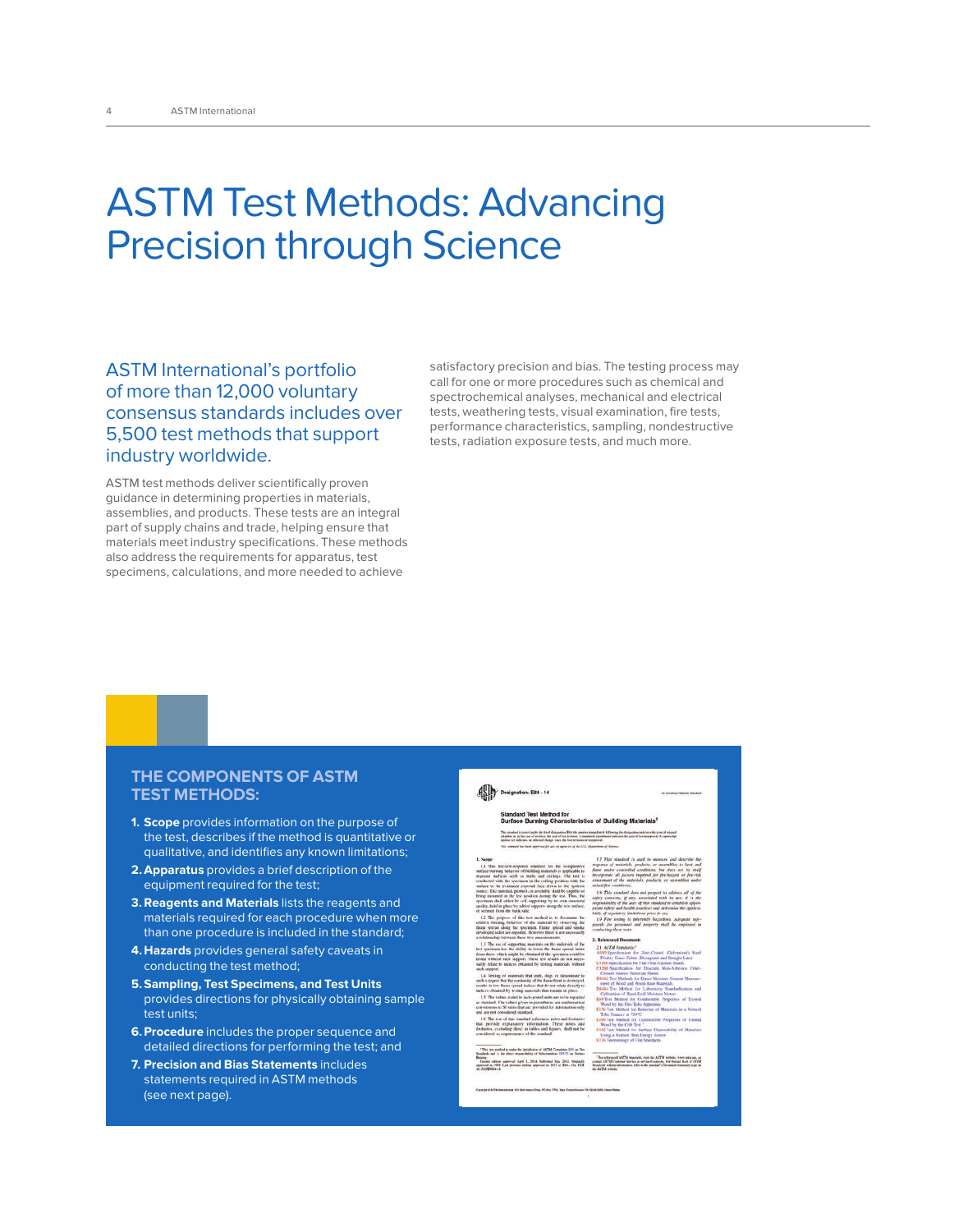#### **Precision and Bias**

Precision and bias statements are essential to the quality of ASTM test methods, describing how the calculated statistics vary with the measured property level of the characteristic.

- $-$  Precision (test repeatability and reproducibility) is the closeness of agreement between test results obtained under prescribed conditions. The precision statement offers guidelines regarding the variability that can be expected among test results when the method is used in one or more laboratories.
- $-$  Bias is a systematic error that contributes to the difference between the mean of a large number of test results and an accepted reference value. This statement describes the difference between the expectation of the test results and the reference values.

Precision and bias statements must be included in ASTM test methods. ASTM's Interlaboratory Study Program helps technical committees develop these statements, which enhance the quality of test methods (see page 7 for more on the ILS program).



## Testing and ASTM Journals

ASTM International journals (www.astm.org/journals) contain peer-reviewed papers on a wide variety of subjects, from civil engineering to materials performance. The journals include Advances in Civil Engineering Materials, Geotechnical Testing Journal, Journal of Testing and Evaluation, Materials Performance and Characterization, and Smart and Sustainable Manufacturing Systems.

" One of the things that makes ASTM journals unique and tremendously valuable is the fact that there is a very real synergy between the journals, which define the state-of-theart, and the ASTM testing standards, which define the state-of-practice."

#### **William J. Likos, Ph.D.**

Professor and chair, geological engineering, University of Wisconsin-Madison, and co-editor of the Geotechnical Testing Journal

# **Quality**

ASTM International's Interlaboratory Study Program helps ASTM technical committees develop precision and bias statements, which enhance the usefulness of test methods.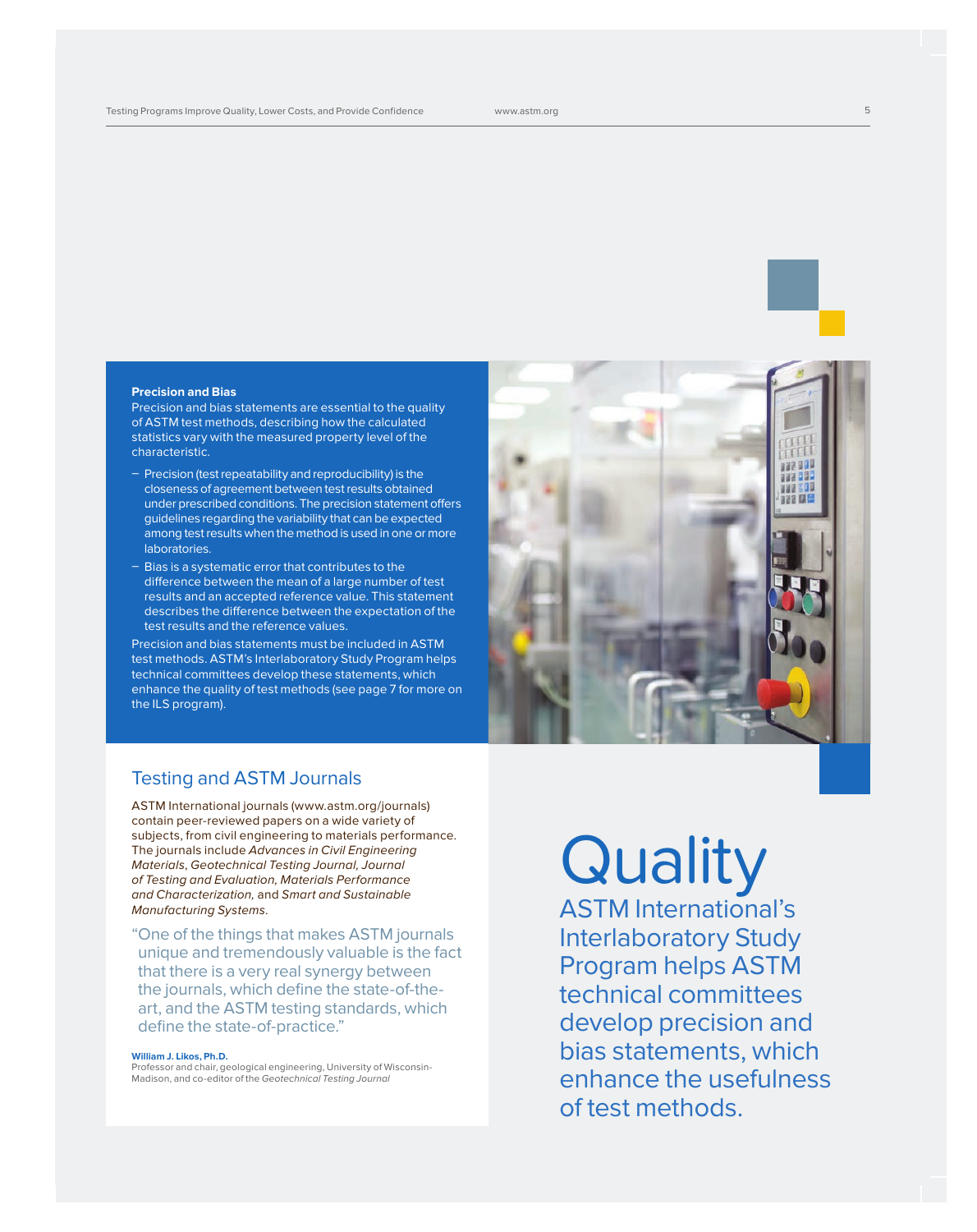# World-Class Testing Solutions

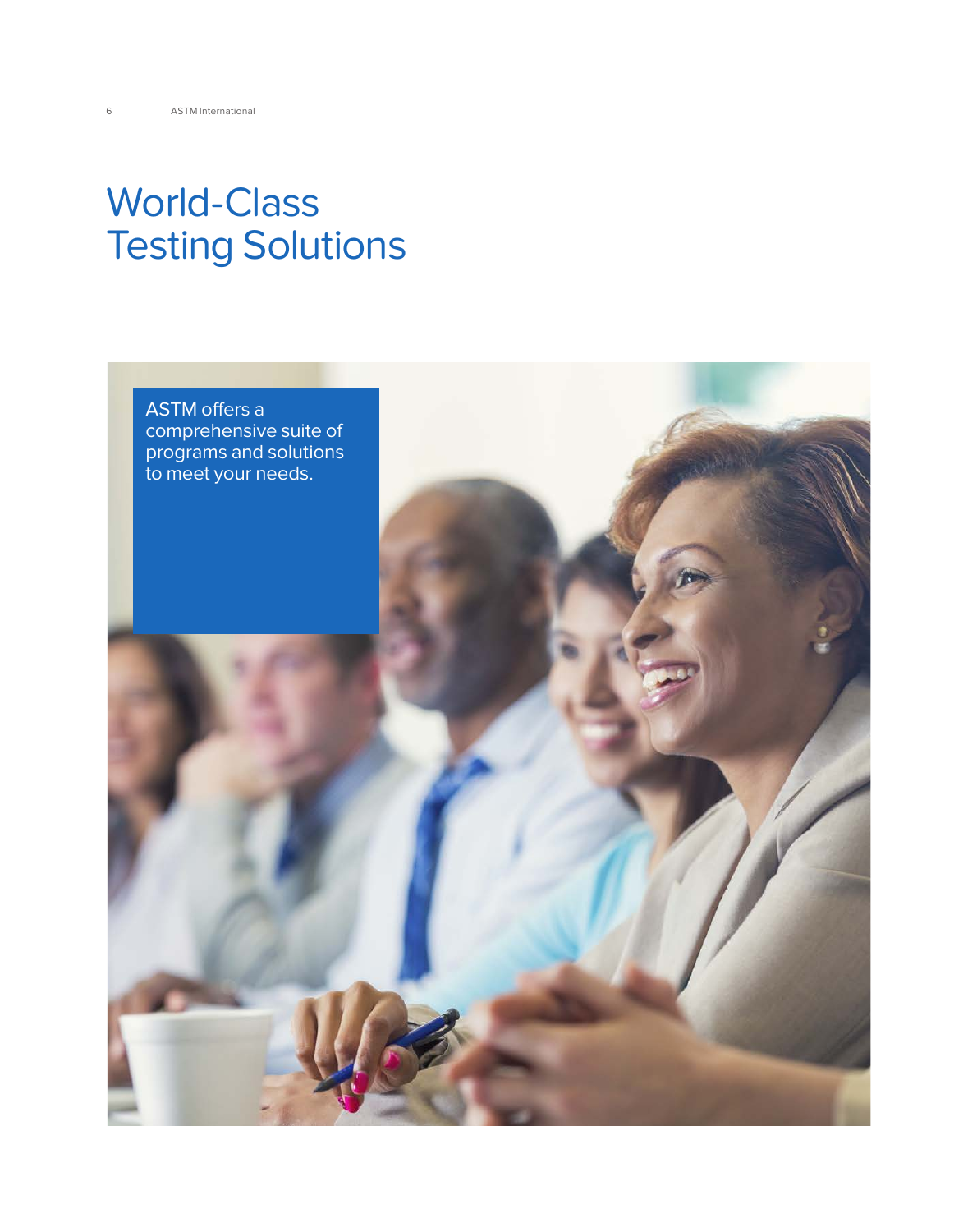### Laboratory Programs – Enhancing Testing Quality

#### **Interlaboratory Study Program (ILS)**

ASTM's popular Interlaboratory Study Program (ILS) helps technical committees enhance ASTM test methods. The program (www.astm.org/ILS) supports committees in developing precision statements backed by high quality data. ILS staff helps: identify volunteer laboratories and sample vendors; coordinate sample distribution, data collection, and statistical processing; and provide other administrative and financial support. More than 80 ASTM committees have participated in the program, which has registered over 1,000 studies and aided successful balloting of more than 530 precision statements to include in standards.

#### **Proficiency Testing Programs (PTP)**

ASTM Proficiency Testing Programs (PTP, www.astm.org/PTP) offer statistical quality assurance that helps laboratories assess their performance in conducting test methods compared with other participating laboratories.

Being part of PTP helps labs satisfy accreditation requirements as well as monitor strengths and weaknesses in doing specific tests. PTP also serves as a tool to demonstrate testing capability to customers.

Some 4,500 labs around the world participate in over 45 programs for petroleum products, metals, plastics, textiles, and more.

#### **Cement and Concrete Reference Lab (CCRL)**

Established in 1929, and sponsored by Committees C01 on Cement and C09 on Concrete and Concrete Aggregates, the Cement and Concrete Reference Laboratory (CCRL, www.ccrl.us) provides laboratory inspection and proficiency sampling programs that serve nearly 1,800 laboratories worldwide. The inspection demonstrates a lab's ability to perform ASTM tests, and sampling programs help labs monitor testing quality by comparing their results with those of other labs.

### The Safety Equipment Institute — Certifications and Declarations

The Safety Equipment Institute (SEI), an ASTM subsidiary, offers independent third-party product certification, personnel certification, and environmental declarations.

SEI (www.seinet.org), which holds accreditations to ISO 17065 for product certification, provides this service for a wide range of products such as sports and athletic equipment, safety and protective products used by firefighters and emergency responders, eye and face protection for industrial workers, and more. SEI bases its programs on standards from a variety of standards development organizations.

#### **The SEI program:**

- $-$  Is accredited by the American National Standards Institute (ANSI) and the Standards Council of Canada (SCC) to the International Organization for Standardization's ISO/IEC 17065, Conformity Assessment – Requirements for Bodies Certifying Products, Processes, and Services;
- Works with testing laboratories that are accredited to ISO/IEC 17025; and
- Employs quality assurance auditors with expertise in safety and protective products, specific educational criteria, and complying with ISO quality auditor requirements.



A Subsidiary of ASTM INTERNATIONAL

#### **Personnel Certification Programs**

ASTM sponsors Personnel Certification Programs, including that of its National Center for Aerospace & Transportation Technologies (NCATT). NCATT certifications attest to the knowledge of aerospace industry professionals.

Certified personnel have prerequisite levels of relevant education and experience according to industry standards; have passed an examination that is either written, oral, practical, or observational; and have participated in approved continuing education activities to maintain professional competencies.

#### **Environmental Product Declarations**

ASTM International is a program operator for verifying Environmental Product Declarations (EPDs) and more. The program (www.astm.org/EPD) responds to the growing need to understand the real environmental impact of products from raw material extraction to disposal and recycling.

ASTM is part of the first Program Operator Consortium in the industry; the consortium is serving as an expert resource for environmental declarations. Additional partners in the consortium are the International Code Council Evaluation Service, NSF Sustainability, and Sustainable Minds.

#### **Personnel Certificate Programs**

ASTM also offers Personnel Certificate Programs for participants who take part in a one-time training program. Certificate programs help employers set competency levels, promote good practices, and maintain trained staff. Certificates are currently available for coal chemistry technicians, light sport aircraft personnel, vapor encroachment condition screening personnel, and test monitoring center rater personnel.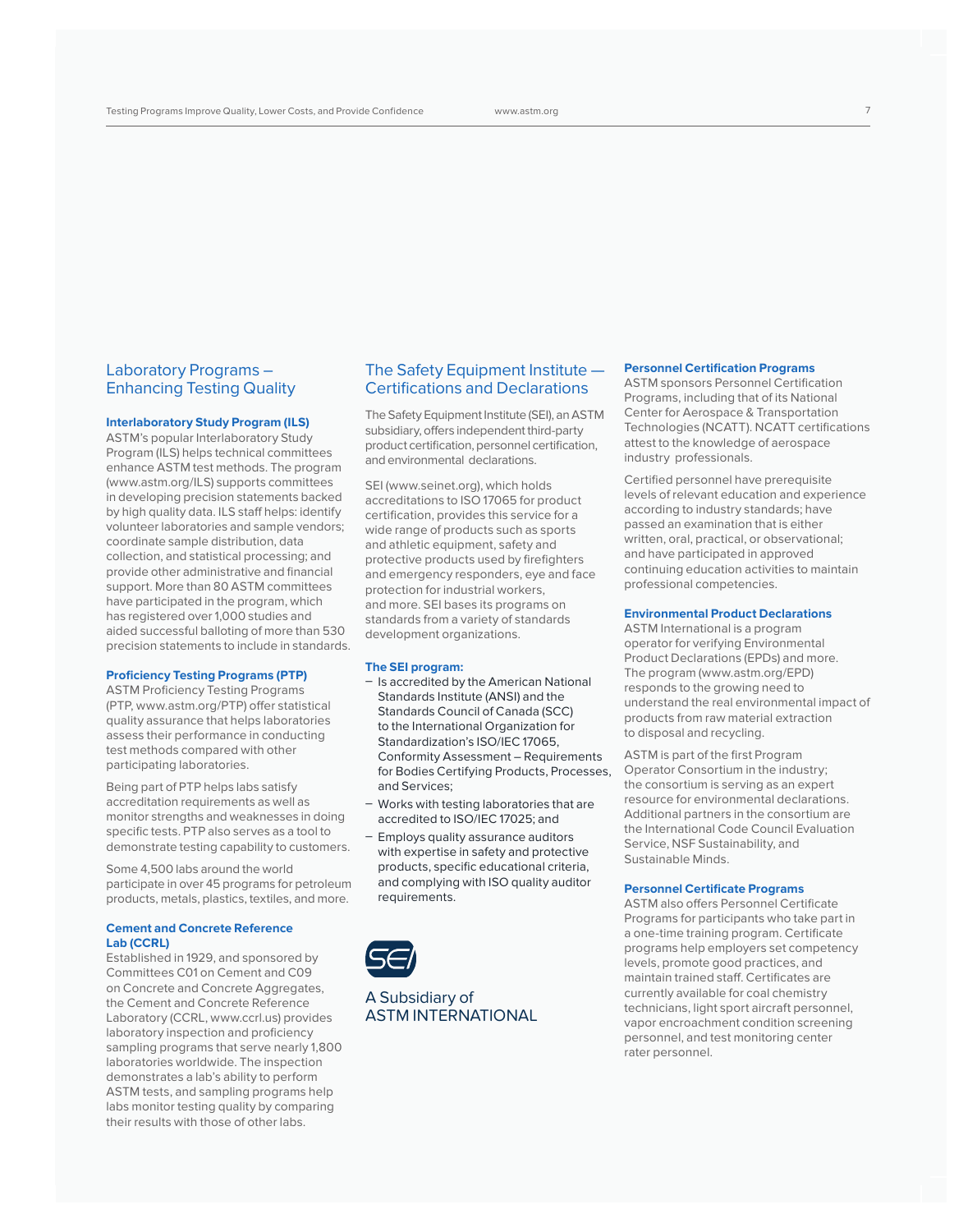# Increasing Sales and Meeting Regulatory Requirements

ASTM test methods are strategic tools for quality, safety, and efficiency relied on by large corporations, small and mediumsized businesses, and government bodies around the world.

#### **Driving Corporate Strategy**

Global corporations that invest time and resources in standards and testing can realize a return on investment well beyond the laboratory. By enhancing product value in the marketplace, testing programs help drive revenue growth and foster customer loyalty, which impact bottom line results. Quality processes, built on proven testing methodologies, streamline new product development and manufacturing and lead to lower costs, shorter time-to-market cycles, and easier international market entry. Strict adherence to ASTM test methods during product development can also reduce the potential public harm and liability associated with safety recalls.

#### **Leveling the Playing Field for Small and Medium-Sized Businesses**

Test method adherence can help smaller businesses demonstrate that their products meet the same standards as those from larger manufacturers. When small to mid-sized organizations invest in testing to monitor product quality and improve manufacturing processes, they can lower costs, enhance profitability, and make their entire business more agile. Greater customer confidence becomes an asset for marketing and sales strategies while also supporting customer retention and opening doors to new markets.

#### **Improving Government Efficiency, Protecting Consumer Safety**

Government agencies rely on test methods and consensus standards developed in the private sector to guide and strengthen laws protecting the public. For example, in the United States, ASTM test methods are cited in regulations from the Consumer Product Safety Commission and Federal Aviation Administration. Support for private sector standards development helps government bodies tap into the technical knowledge offered by diverse industry experts. This approach results in the use of high quality, market-relevant standards that meet consumer needs, advance global trade, and protect public health and safety.

" Standards and manufacturing go hand in hand. Achieving quality control goals requires that key international testing standards are performed accurately and efficiently. Virtually every product we make has one or more ASTM test methods associated with it and is designed to perform these test methods at the highest level of accuracy."

#### **Earl Ruth**

Special projects engineer, Tinius Olsen Testing Machine Company, a leading specialist manufacturer and supplier of static tension and compression materials testing machines.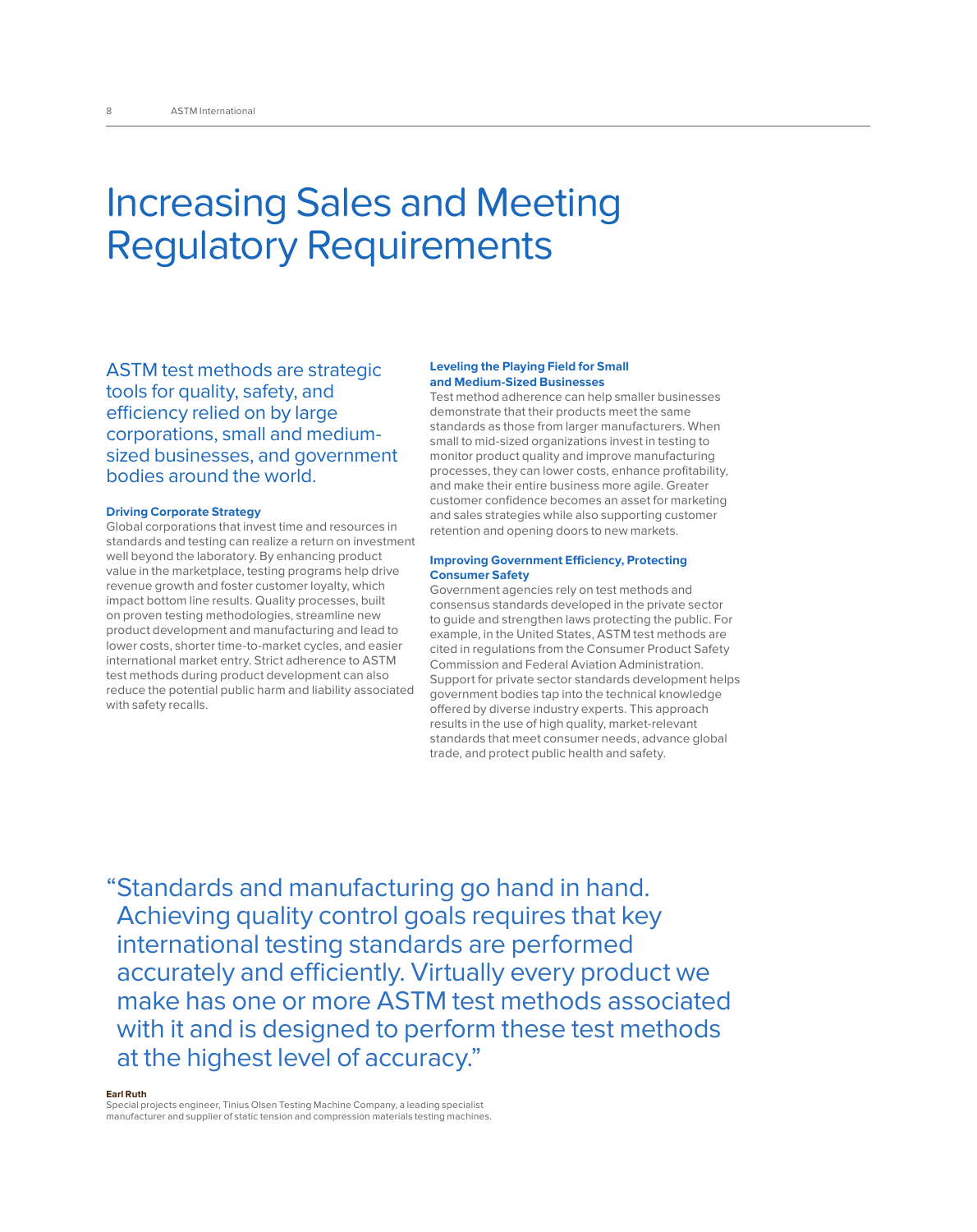# International Laboratory **Directory**

ASTM produces the International Laboratory Directory (www.astm.org/LABS), which:

- Lists standards and test methods that each laboratory can perform,
- Provides locations of laboratories in countries throughout the world,
- Allows labs to improve search ranking by purchasing keywords that highlight industry-specific strengths and services,
- Allows manufacturers and other potential partners to compare laboratories, and
- Offers groupings for multiple laboratories that are part of one company.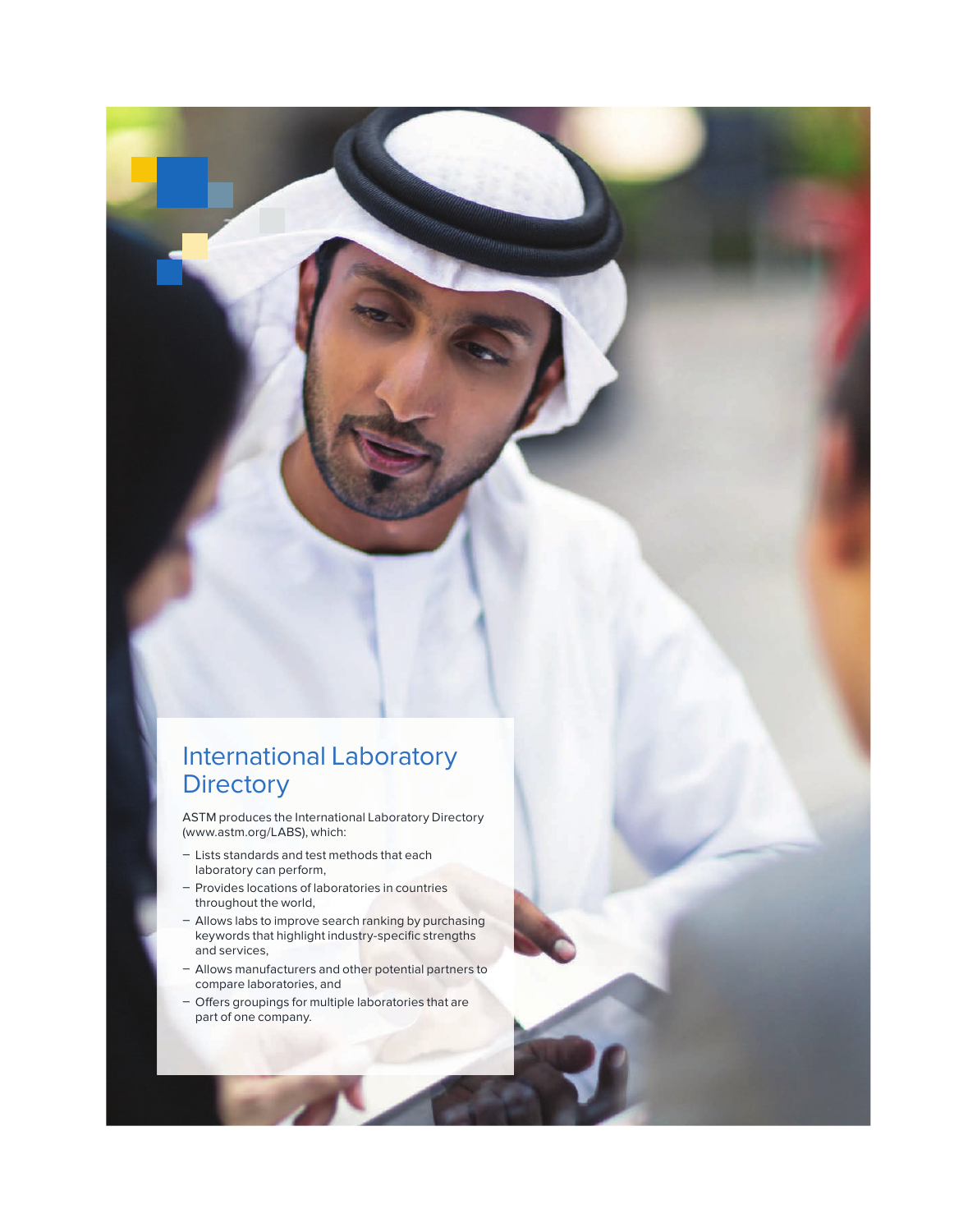# Professional Development: Become a Test Method Expert

Through ASTM training programs, professionals gain hands-on skills in using and applying standards. From corrosion to concrete, petroleum to textiles, and more, ASTM training provides in-depth education that helps people apply test methods with the highest level of quality and accuracy.

#### **Diverse Training Programs for Global Stakeholders**

ASTM — accredited by the International Association for Continuing Education and Training — offers customerdriven training options that are structured to support the needs of professionals around the world (www.astm. org/TPT) both on-site and online:

- $-$  In-Person Training one-to three-day seminars provide practical knowledge of ASTM test methods and other standards in fields such as aviation, construction, metals, plastics, rubber, textiles, and others;
- Online Training ASTM online training provides self-guided, computer-based learning focused on construction material testing, petroleum lab technician training, and environmental and property professional training, plus recordings of live in-person training;
- On-Site Training ASTM on-site training courses cover a wide range of technical fields that help larger groups of employees or an entire organization learn together, saving time and travel expenses.

The ASTM Learning Center, a subscription-based learning management system, ties these options together in one system for users to access, track, and report. Learners can access self-paced e-learning modules, instructional videos, and virtual classroom sessions. Managers can track progress and assign courses.

#### **Take a Seat at the Standards Table**

Become a member of ASTM and help create the high quality, market-relevant technical standards and test methods that are the foundation of quality, safety, innovation, and trade.

ASTM's membership includes more than 30,000 technical experts from over 140 countries around the world. These technical experts serve on one or more of ASTM's 140+ technical committees, developing standards for metals, paints, plastics, textiles, petroleum, construction, aviation, energy, the environment, consumer products, electronics, medical services and devices, computerized systems, homeland security, and much more.

#### ASTM membership empowers you to:

- Influence standards that impact your industry,
- Collaborate with technical experts from around the world,
- Learn about the latest technology in your field,
- Gain credibility for business transactions and interactions,
- Connect with customers and clients,
- Increase your company's visibility,
- Network with your peers,
- Advance your career, and
- Access leadership opportunities.

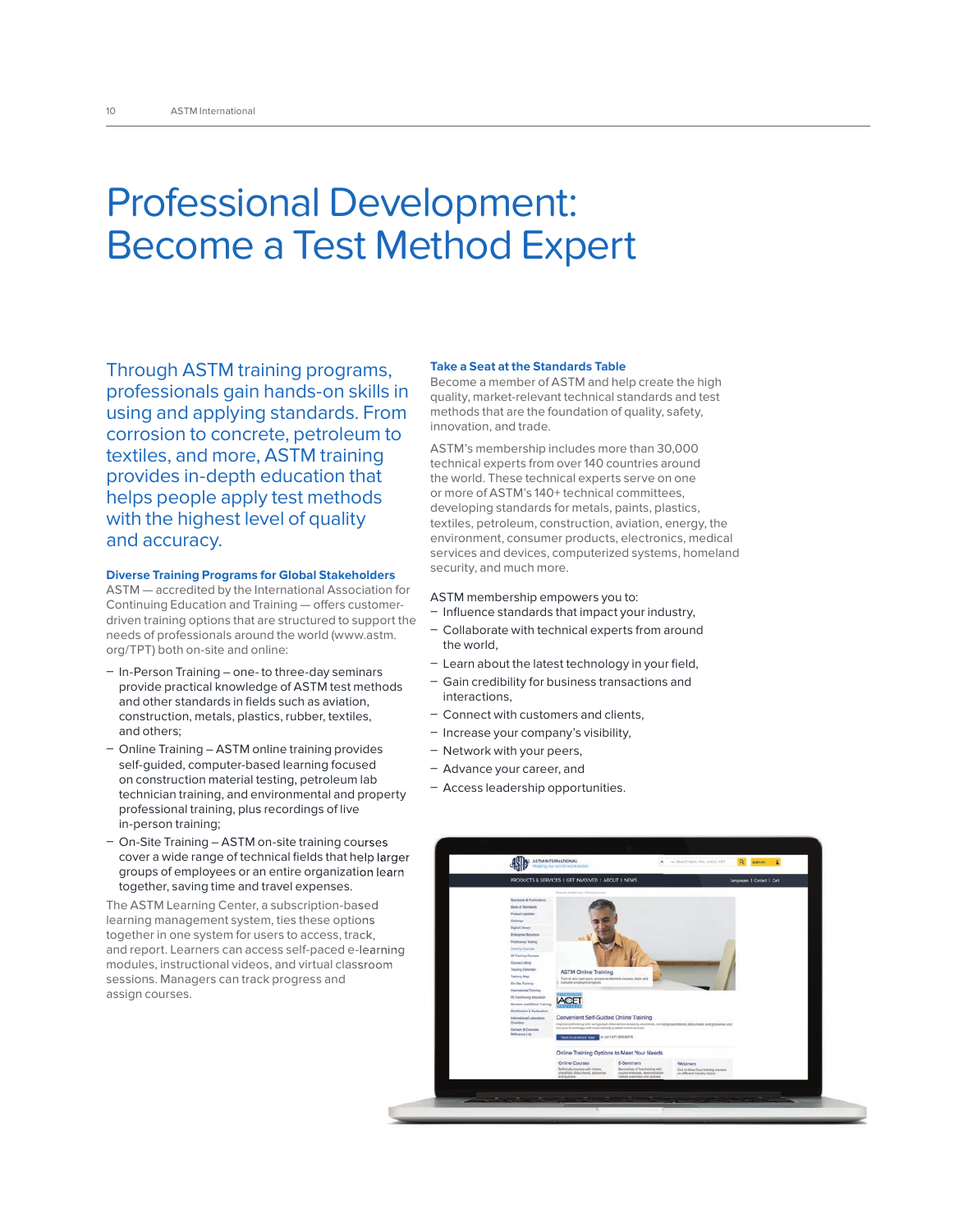# ASTM Members: Creating Test Methods that Help our World Work Better

## **GREENHOUSE GAS EMISSIONS**

ASTM D6348 (determining gaseous compounds) is used to measure gaseous emissions from stationary sources such as toxics and greenhouse gases. These measurements can be used for determining compliance with emissions standards, evaluating the performance of emissions control devices, or evaluating and optimizing process operations.

### **BUILDING CONSTRUCTION**

Insulation product manufacturers benefit from ASTM C1338 (fungi resistance of insulation materials and facings), which helps determine how insulation supports or resists fungal growth under high humidity.

### **ENERGY EFFICIENCY**

Controlling air leakage – the unwanted flow of air through the external fabric of the building envelope – is central to energy efficiency. ASTM test methods E779 (air leakage rate) and E1827 (airtightness of buildings) help green building stakeholders test and quantify the airtightness of a building envelope.

### **HAZARDOUS SUBSTANCES**

Regulations restrict the content of certain hazardous substances in materials used in several global industries. One test method that helps manufacturers and suppliers to meet compliance requirements is F2617 (identification and quantification of chromium, bromine, cadmium, mercury, and lead in polymeric material).

### **METALS**

Corrosion can impact the safety and reliability of industrial equipment and infrastructure such as piping systems and bridges, resulting in potential hazards from structural failures, fluid contamination, and other issues. G28 (detecting susceptibility to intergranular corrosion) has long assisted in conducting critical corrosion testing applications.

### **MEDICAL PRODUCTS**

The "bubble leak" test, F2096, helps users detect gross leaks in packaging. Laboratories use the test to visually inspect medical packaging for bubble streams caused by defects in the packaging/sterile barrier system. F2096 offers a practical way to examine packages for leaks, which may make the product non-sterile.

# Join ASTM International

ASTM's membership includes more than 30,000 technical experts from over 140 countries around the world. These technical experts serve on one or more of ASTM's more than 140 technical committees, developing standards for metals, paints, plastics, textiles, petroleum, construction, aviation, energy, the environment, consumer products, electronics, medical services and devices, computerized systems, homeland security, and much more.